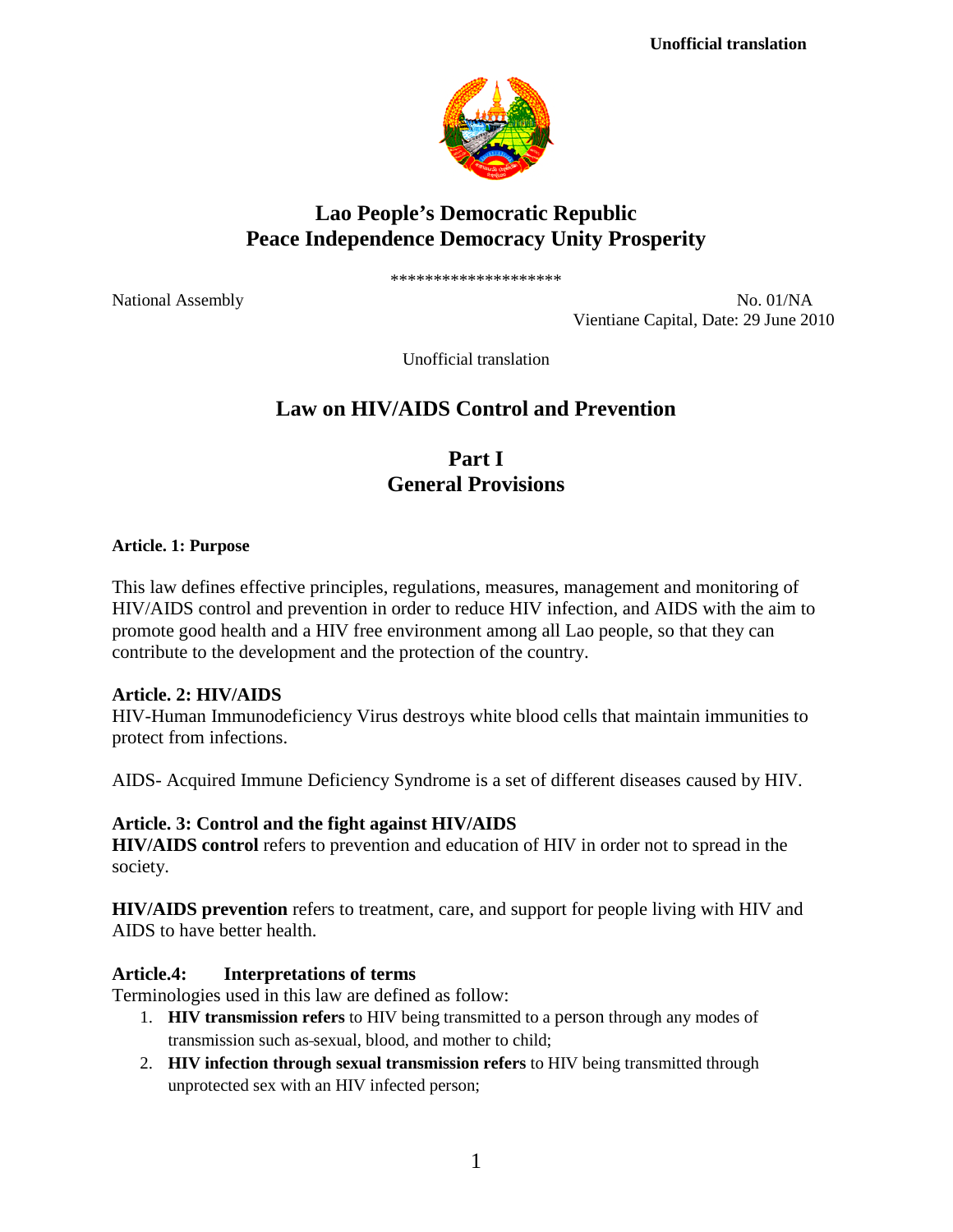- 3. **HIV infection through blood transmission refers** to HIV being transmitted through blood, blood products and organs contaminated with HIV by such as blood transfusion, sharing of unsterilized needles or sharp objects, injectable drugs, organ transplants, and others;
- 4. **Sterilization refers** to an act of disinfecting germs by means of washing with detergents, boiling, heating, steaming, etc.
- 5. **HIV transmission from mother to child refers** to child contracting HIV from a contaminated mother during pregnancy, delivery and breast feeding;
- 6. **HIV prevention refers** to the use of ways and measures to prevent HIV infection;
- 7. **HIV control refers** to the use of measures in the management, monitoring and supervision to prevent the spread of HIV infection to the society;
- 8. **Surveillance refers** to a systematic monitoring, data collection and data analysis of HIV epidemic as a proactive use for planning the responses;
- 9. **The spread of HIV refers** to an HIV transmission from one person to many others;
- 10. **The treatment refers** to a provision of medical services to people living with HIV and AIDS by means of medical check-up, diagnosis, prescription, monitoring, and undertaking other medical techniques including psychological counselling services to improve their health;
- 11. **A medical service provider refers** to health professional or other professionals who have knowledge, skills on HIV/AIDS and provide counselling services, advices, physical and psychological care services to clients.
- 12. **Clients refer** to people living with HIV/AIDS, Most at Risk Populations and those affected physically and mentally by HIV/AIDS;
- 13. **Most at Risk Populations refer** to groups of people with risk behaviours for HIV infection, such as sex workers, men having sex with men, those having unprotected sex, injectable drug users who shared unsterilized needles;
- 14. **Target groups refer to** groups of people who are at risk of HIV infection, and therefore should receive attention by concerned sectors;
- 15. **Confidentiality refers to** a non-disclosure of blood test result, treatment the protection of rights of individuals of people;
- 16. **Blood products refer to** full blood, plasma and platelet;
- 17. **Antibody refers** to a substance produced by the body and protecting against antigens from getting into the body such as germs;
- 18. **Immunity refers** to the immune system protecting the body against germs;
- 19. **Non-discrimination and non-stigmatization refer** to not isolating affectively people affected and infected with HIV and AIDS.

## **Article. 5: Policy on HIV/AIDS Control and Prevention**

The Government is committed in the fight against HIV/AIDS to its role of developing policies, laws and setting up organizational structures, providing staffing and necessary budget, medicine and other essential equipments. Besides, the Government will encourage individuals, households, local and international organizations to be involved in the control, supervision, control and the fight against HIV/AIDS.

The Government recognizes the importance of propagating, educating, and advocating to the public by various approaches, so that people in the society, particularly target populations and vulnerable groups to be aware the harms and impacts of HIV/AIDS, to raise awareness, knowledge on how to prevent HIV infection and know where to look for support to treat the disease.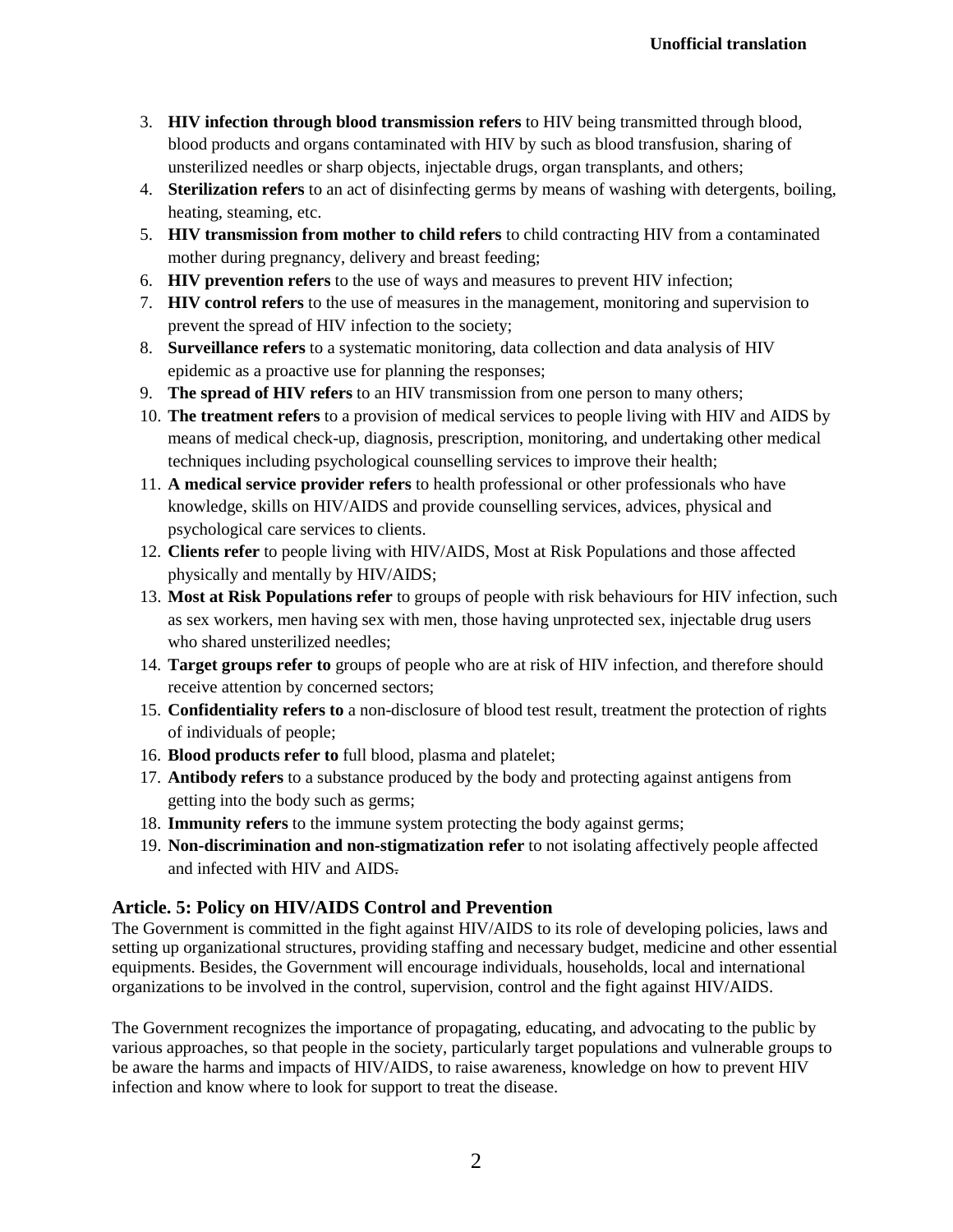The Government uses various measures to prevent an increase of HIV infection among the general and target populations with focus on treatment, care and support for people living with HIV and AIDS without stigmatization and discrimination.

The Government provides an enabling environment for people living with HIV/AIDS and those affected to support their employment if possible.

### **Article. 6: HIV/AIDS control and prevention principles**

HIV/AIDS control and prevention should be carried out on the following core principles:

- 1. Prevention through education and treatment, as well as care and psychological support;
- 2. Increase responsibilities of organizations, societies, communities, families and individuals;
- 3. Ensuring that equality, justice, compassion, and non-discrimination and non-stigmatization principles are respected;
- 4. Voluntary counselling and Testing unless otherwise stated by law;
- 5. Ensuring the principles of confidentiality and privacy for people living with HIV/AIDS.

#### **Article. 7: Commitments on the control and the prevention of HIV/AIDS**

Individuals, families, all local and international organizations are committed to the control and prevention of HIV/AIDS. Principle is that HIV should not to spread into the society by limiting the risky behaviours and factors that would lead to HIV infection. Individuals, families, all local and international organizations should participate in HIV/AIDS interventions through implementation, and by providing information.

#### **Article. 8: International Cooperation**

The Government promotes relations and cooperation at regional and international levels on HIV/AIDS control and prevention by sharing experiences, information, science, technologies, and gaining support in different areas.

## **Part II Harm (threats) of HIV/AIDS**

#### **Article. 9: Harm of HIV/AIDS**

HIV is harmful, and spreads widely from one person to others and can harm, and kill many people.

There is no vaccine to prevent HIV infection and no cure is available..

HIV stays in the body of the infected person for life and has impacts on his/her health, life, on the country socio-cultural and economy environment.

#### **Article. 10: Impacts on health and life**

HIV/AIDS has the following impacts on the health and life of infected people as follow:

- 1. Increase morbidity and mortality;
- 2. More severe illnesses due to opportunistic infections;
- 3. Decrease life expectancy.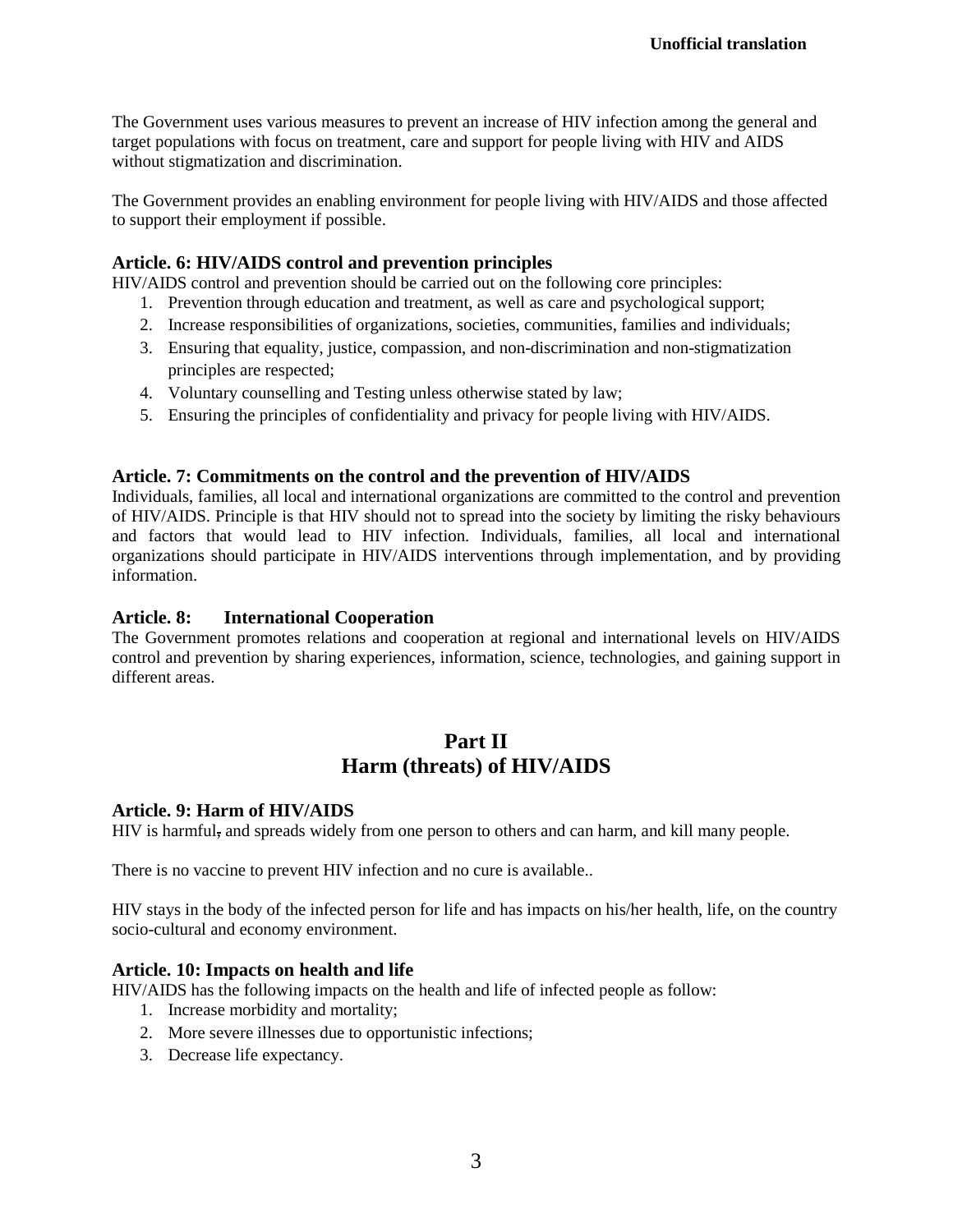### **Article. 11: Impacts on economy**

Main impacts of HIV/AIDS on the economy are as follow:

- 1. Increase health care expenditures on treatment and care;
- 2. Decrease effectiveness of the workforce needed for the country development;
- 3. Weaken the living conditions of the families of people living with HIV/AIDS;
- 4. Impair poverty reduction National plan.

## **Article. 12: Impacts on socio-cultural**

HIV/AIDS has main impacts on the socio-cultural as the following:

- 1. Face stigmatization and discrimination against people living with HIV and AIDS and their families;
- 2. Increase welfare needs for the Government, societies, communities and families with regards to treatment, and care for people living with HIV and AIDS;
- 3. Increase the number of orphans and other negative phenomena in the society.

# **Part III HIV/AIDS Control**

## **Article. 13: HIV/AIDS control**

HIV/AIDS control is a primary and essential duty of the society, communities and families.

HIV/AIDS control should apply the following methods and measures:

- 1. Control by advocacy, and education on HIV/AIDS;
- 2. HIV/AIDS control of sexual transmission;
- 3. HIV/AIDS control of blood transmission;
- 4. HIV/AIDS control of the transmission from infected mother to child;
- 5. HIV/AIDS control knowledge of his/her own HIV status.

### **Article. 14: Control by Advocacy and education on HIV/AIDS**

Advocacy and education on HIV/AIDS are as the following:

- 1. Improve advocacy and education on HIV/AIDS for a wide understanding throughout the society mainly at secondary schools, vocational schools, universities, factories, detention centres (closed settings), correctional institutions, and among the most at risk populations;
- 2. Undertake various means of advocacy and education through mass medias, etc;
- 3. Provide information on harms of HIV/AIDS, modes of transmission, ways of prevention, treatment, care, and living in harmony without stigmatization and discrimination against people living with HIV and AIDS.

### **Article. 15: HIV prevention through sexual transmission**

HIV prevention through sexual transmission should apply the following key means and measures:

1. Voluntary Counselling and Testing before marriage;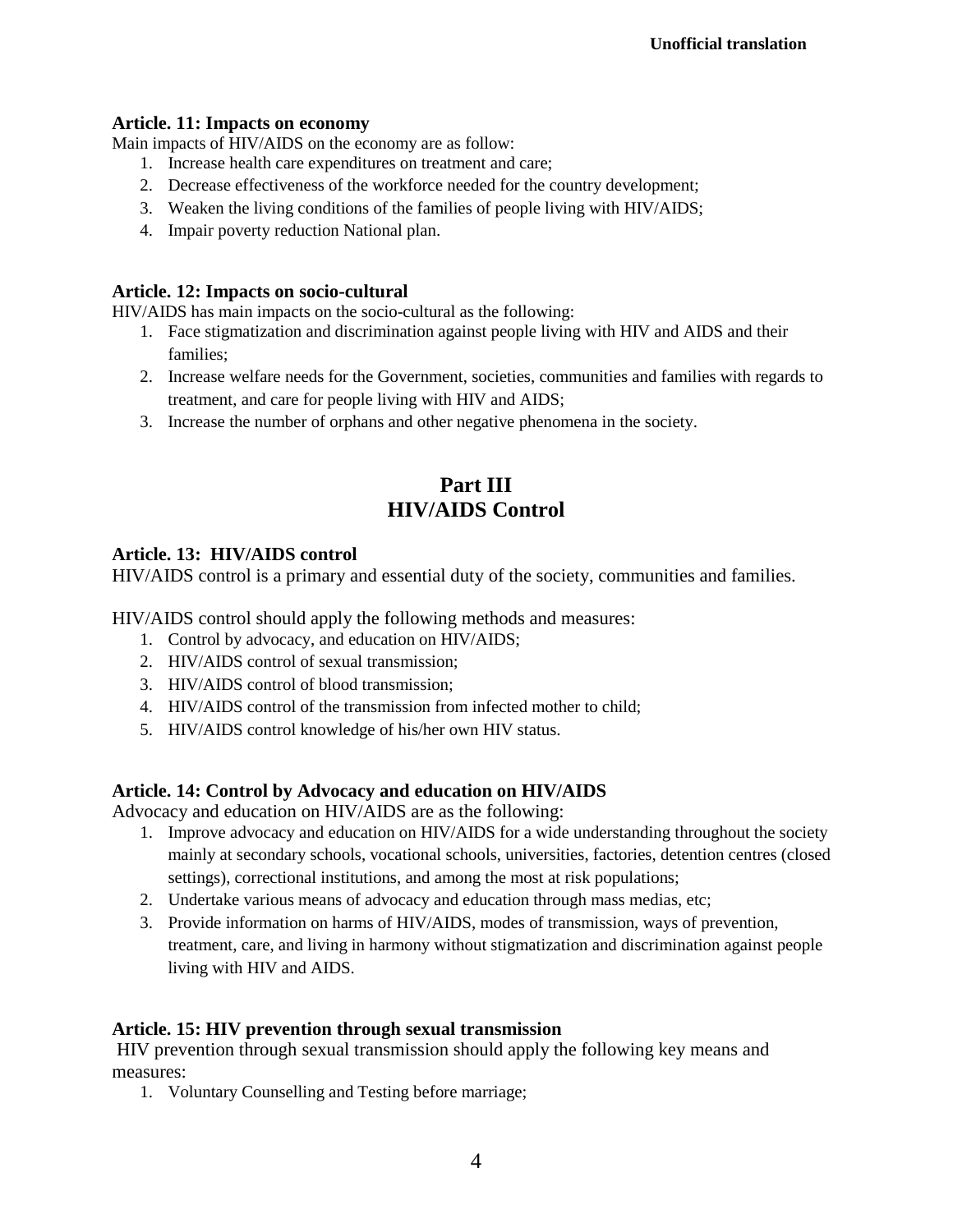- 2. Faithful monogamy;
- 3. Always use a condom when having unsafe sex;
- 4. Other protective measures;

## **Article. 16: HIV prevention through blood transmission**

HIV prevention through blood transmission should apply the following key means and measures:

- 1. Blood donation, blood transfusion, blood products or organs transplants shall be screened properly for HIV for safety reasons;
- 2. Use of needles, injectable drugs, medical equipments, and sharp objects shall follow strictly the principles of infection control.

## **Article. 17: HIV prevention from mother to child transmission**

HIV prevention from mother to child transmission, should apply the following key means and measures:

- 1. A woman wishes to have a baby and a pregnant woman should receive a blood test for HIV;
- 2. HIV-positive pregnant woman shall receive ARV drugs;
- 3. A baby born to an HIV infected mother shall receive ARV drugs according to national treatment guidelines;
- 4. An HIV infected mother may not have normal delivery and may not breastfeed her baby.

## **Article. 18: HIV prevention through blood test**

In generally, everyone has the right to voluntary counselling and testing for HIV at facilities with unless exceptional case required by law.

In case of an unconscious inpatient or a child under 14 years of age, parent or guardian or the next of kin should give consent for HIV testing.

Test results should be kept confidential unless required by law.

Any one diagnosed with HIV should strictly follow advices from medical personnel particularly not to infect other people.

# **Part IV HIV/AIDS Prevention**

# **Section 1 Treatment**

## **Article. 19: Treatment for People Living with HIV and AIDS**

Treatment for people living with HIV, AIDS and those who have opportunistic infections should follow instructions from the medical personnel, and receive ARV drug according to the national guidelines.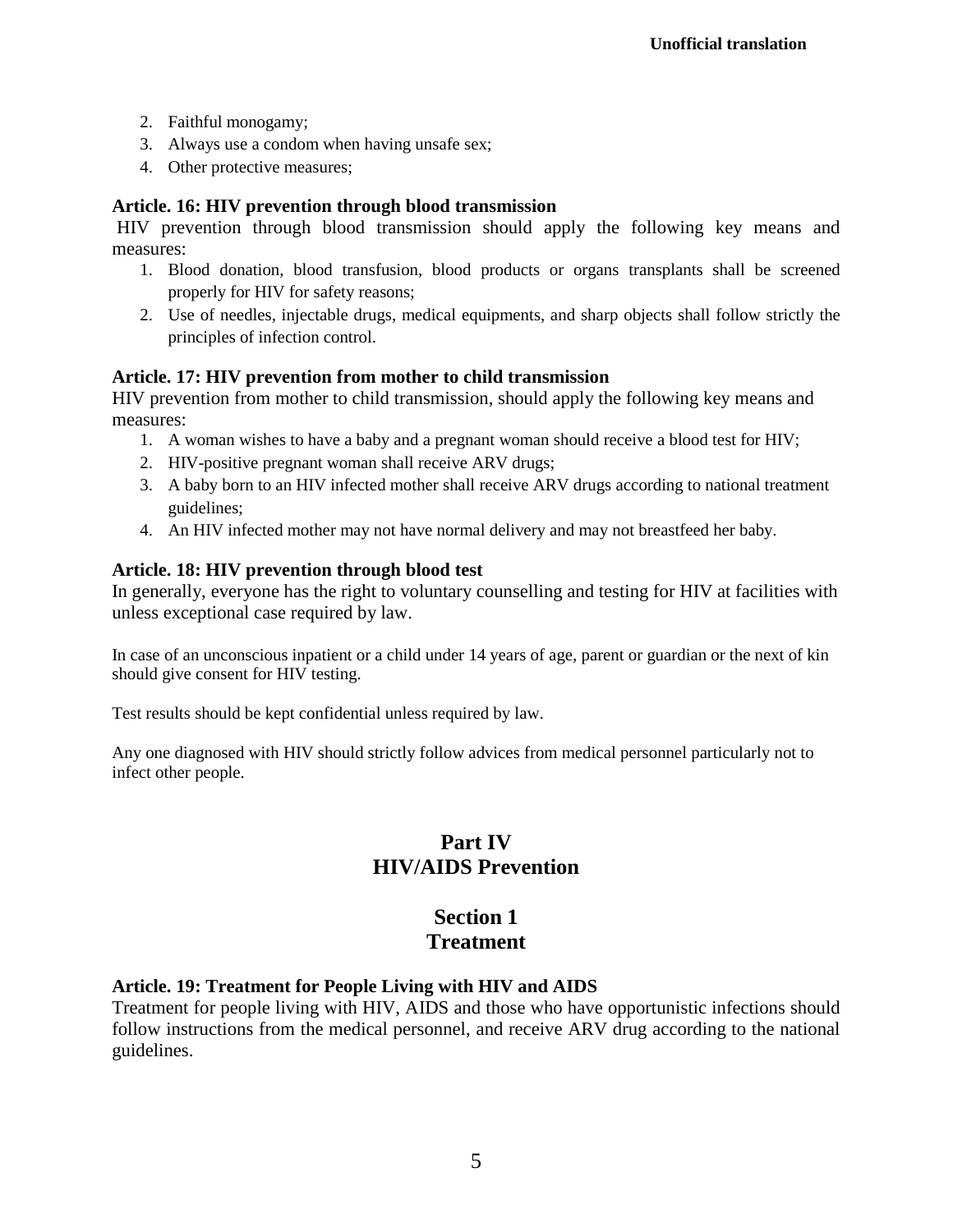A person who is infected by HIV following an accident while being on duty or while helping an infected person should be entitled to a free of charge treatment and receives compensations according to regulation.

### **Article. 20: Treatment Facilities**

Treatment facilities for people living with HIV/AIDS who need ARV drugs are to be defined by the Ministry of Public Health.

## **Article. 21: Medical Ethics**

A medical professional or a person working in the area of HIV/AIDS control and prevention should be liable to their duties and maintain confidentiality for people living with HIV/AIDS unless required by court. In addition, he or she should respect rights to survival, daily activities and dignity of a patient, and their relatives without discrimination and stigmatization.

## **Section 2 Care**

## **Article. 22: Care Provision in general treatment facilities**

Medical staff should take care for people living with HIV/AIDS and those with opportunistic infections on an equal manner like any other patients.

## **Article. 23: Care in Societies and Communities**

Societies and communities take care for people living with HIV/AIDS without discrimination and stigmatization, providing support, care, and encouragement including educating them not to transmit the HIV virus to other people and live a normal life with others.

Civil societies, NGOs and other organizations can establish foundations, associations, funds and provide facilities for caring people living with HIV and AIDS in communities in accordance with the law.

### **Article. 24: Care in families**

Families should be responsible, offer morale support, provide care and support to people living with HIV/AIDS without stigmatization and discrimination.

# **Section 3 Support**

### **Article. 25: Counselling**

Counselling is a process in a conversation of exchanging ideas in privacy between a counsellor and a client for knowing and understanding about HIV and finding ways for the client to find his/her own solutions. In any circumstances, a pre and post-test counselling process should be followed and confidentiality must be maintained.

A counsellor should have received teaching on counselling techniques and have knowledge and competences and get certified as defined by specific regulations.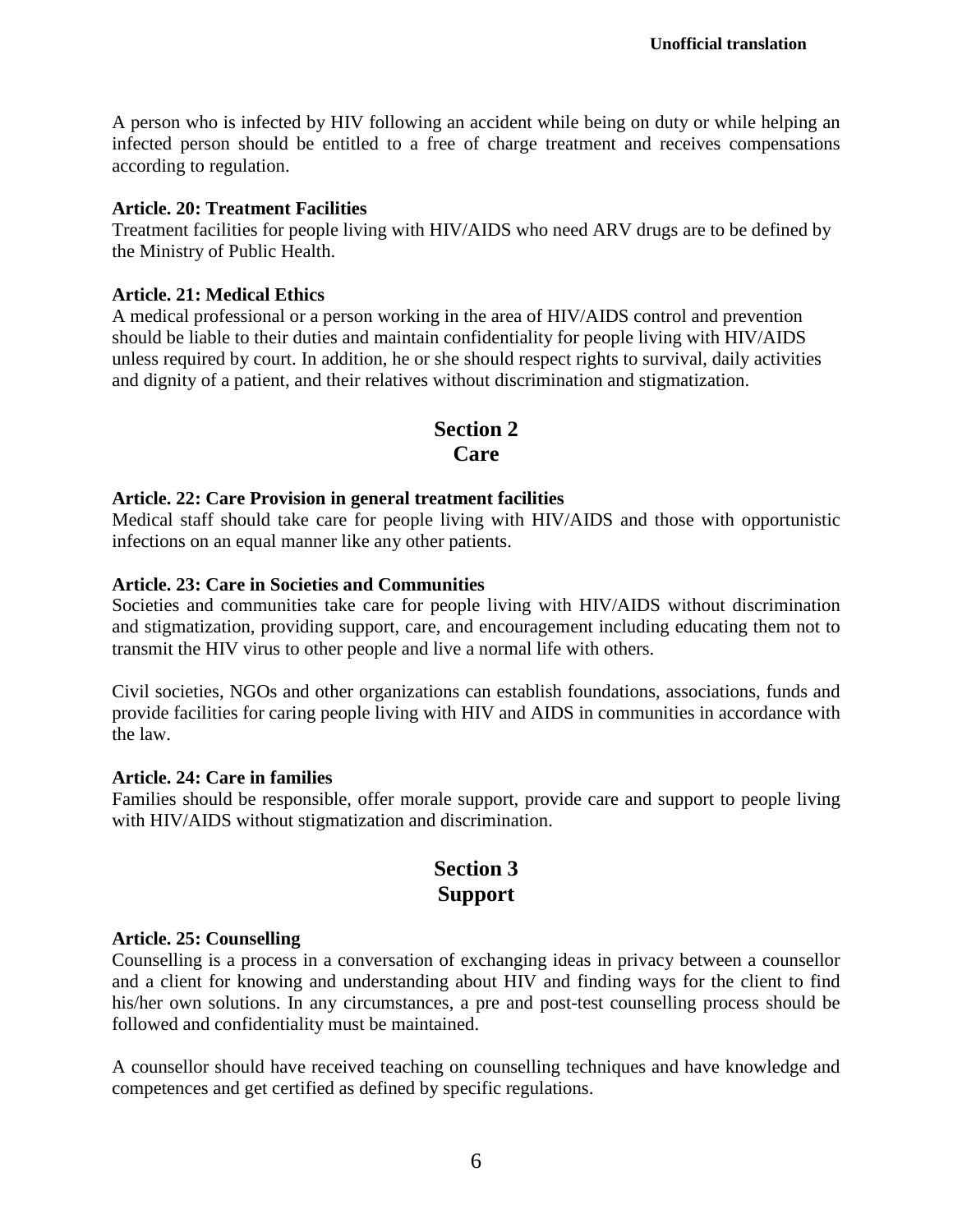### **Article. 26: Economic Support**

Committee for the Control of AIDS at each level, organizations and individuals have a role to mobilize resources from national and international to support people living with HIV/AIDS to have opportunities for jobs employment according to the real situations.

#### **Article. 27: Social Support**

Committee for the Control of AIDS at each level, organizations and individuals should coordinate, sensitize, and encourage sectors and other concerned parties to provide enabling environment for people living with HIV and AIDS so that they can live a normal life in the society, have access to treatment, employment, education and information in an equal manner like other community members without discrimination and stigmatization.

## **Part V Measures in HIV/AIDS Control and Prevention**

## **Section 1 Medical Measures**

### **Article. 28: Surveillance**

Health sector in collaboration with concerned institutions have a role to carry out surveys, monitoring, data collection and data analysis on a regular basis in order to report on HIV/AIDS trends in particular among most at risk populations. Findings would be used for planning on HIV/AIDS responses.

#### **Article. 29: Laboratory examination**

Those at risk for HIV infection shall receive a HIV test.

People living with HIV and AIDS shall receive a laboratory examination to check their viral load level as well as other laboratory examinations.

#### **Article. 30: Treatment**

People living with HIV and AIDS may get treatment at a general treatment facility. With regards to ARV drugs treatment, service is only available at identified ARV sites.

The expenses on the treatment with ARV and opportunistic infection drugs should be in accordance with identified regulations.

#### **Article. 31: Scientific Researches**

Scientific researches at national, regional and international levels on HIV/AIDS on prevention, treatment are encouraged in order to disseminate information on HIV/AIDS control and prevention.

Such researches should get approval from authorized institutions.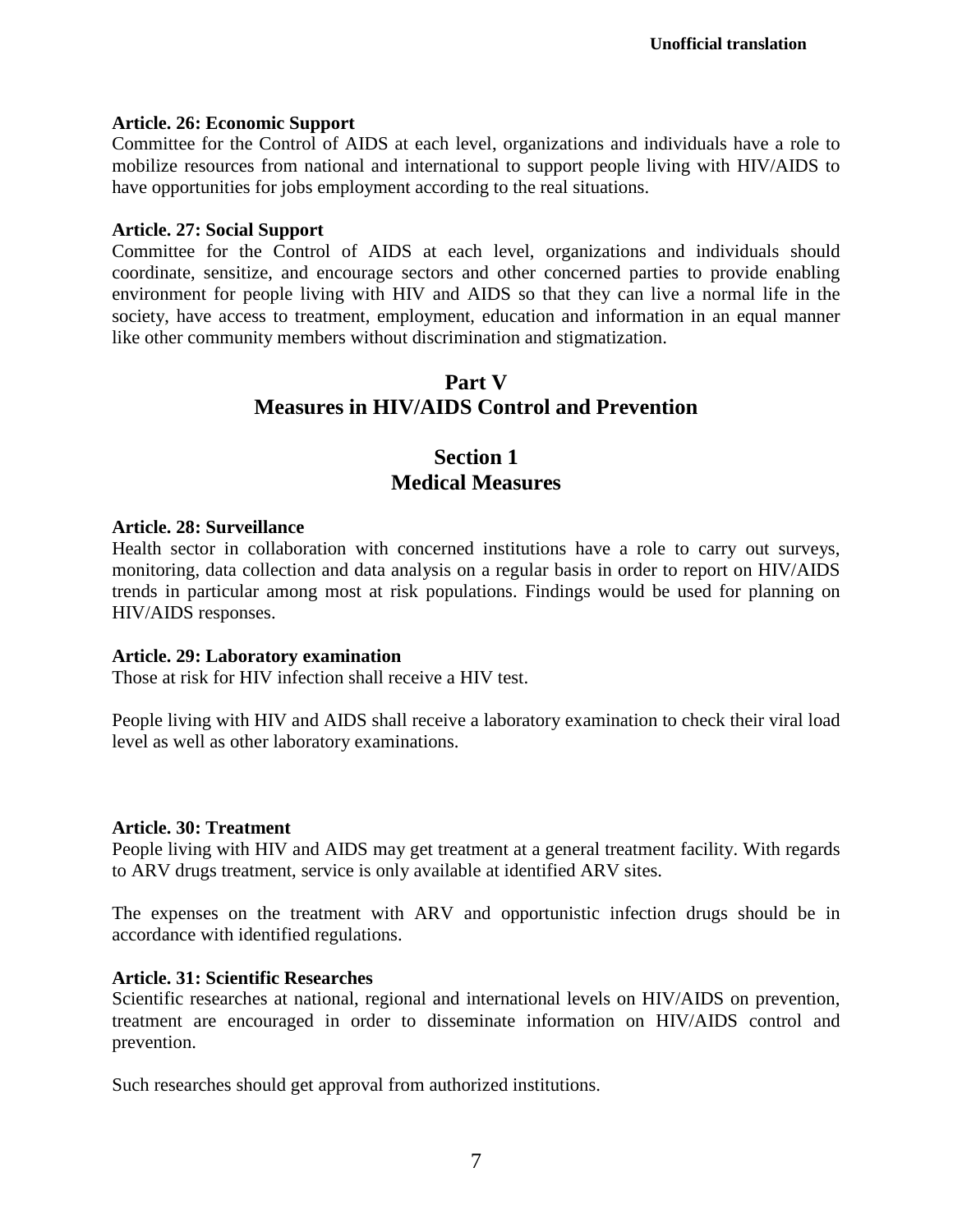# **Section 2 Social Measures**

#### **Article. 32: Information Provision**

Lao citizens, aliens, foreigners and people with no nationality residing in Lao PDR have rights to have access to information on HIV/AIDS control and prevention.

The government, organizations and societies should provide information on HIV/AIDS control and prevention consistently with regulations, laws, traditions, cultures, and local contexts.

#### **Article. 33: Health insurance**

People living with HIV/AIDS and affected people have rights to have access to health insurance scheme in order to guarantee an equitable medical service as defined by a relevant regulation.

#### **Article. 34: Non-discrimination and non-stigmatisation**

People living with HIV/AIDS as well as affected people are equal to other people in the society with regards to living in the society and daily life activities without stigmatization and discrimination.

#### **Article. 35: Confidentiality**

Medical professionals and people working in the area of HIV/AIDS control and prevention should strictly keep confidential all information concerning HIV/AIDS patient, still alive or already dead unless there is a court order or a willingness of the person concerned.

# **Part VI Responsibilities about HIV/AIDS Control and Prevention**

## **Section 1 Responsibilities of Committees for the Control of AIDS**

### **Article. 36: Committees for the Control of AIDS**

For the effective of HIV/AIDS control and prevention, the Government established the Committees for the Control of AIDS as the following:

- − National Committee for the Control of AIDS;
- − Provincial Committee for the Control of AIDS, Vientiane Capital;
- − District Committee for the Control of AIDS, municipal.

Each level of the Committee for the Control of AIDS has its secretariat and its role is defined in a separate decree.

### **Article. 37: Location and Roles of the** Committees for the Control of AIDS

The Committee for the Control of AIDS is a governmental structure comprising of representatives from different sectors in which the health sector is a focal point. It has a role of guiding the response and reporting to the government.

Composition of the Committees for the Control of AIDS at each level are defined in a separate decree.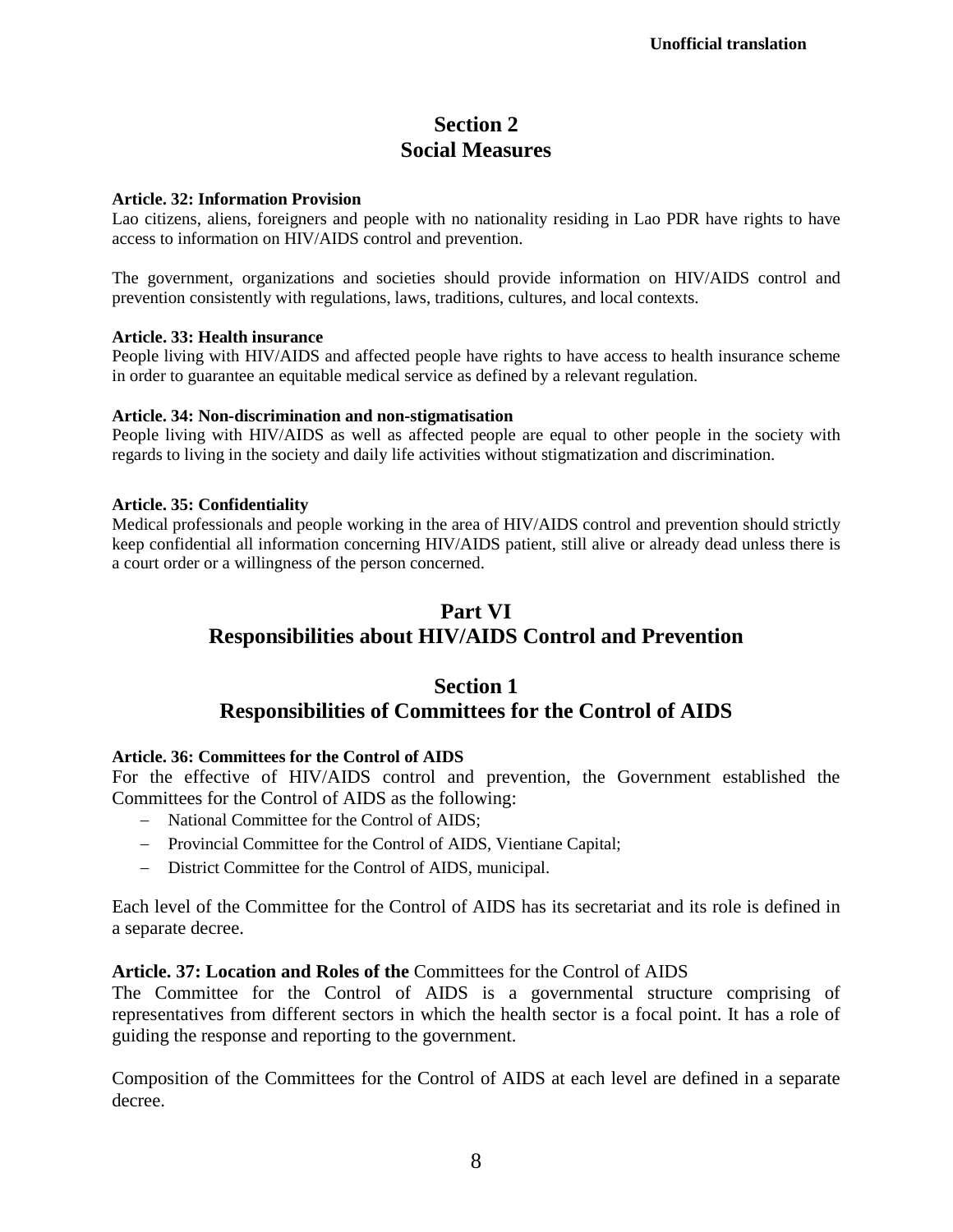## **Article. 38: Rights and duties of the National Committee for the Control of AIDS The National Committee for the Control of AIDS has the following rights and duties,**

- 1. Consider and approve relevant policies, laws and strategies on HIV/AIDS control and prevention from the Ministry of Health which will be submitted to the government for endorsement;
- 2. Give guidance on advocacy, dissemination policies, regulations and laws on HIV/AIDS control and prevention throughout the country;
- 3. Give counselling, advise, support, monitor and supervise the implementation of interventions on HIV/AIDS control and prevention;
- 4. Listen to reporting from concerned sectors on the implementation of interventions on HIV/AIDS control and prevention;
- 5. Mobilize and get assistance from national and international to be used for HIV/AIDS control and prevention efforts;
- 6. Summarize, evaluate and report on the implementation of interventions of HIV/AIDS control and prevention to the government on a regular basis;
- 7. Undertake other rights and duties as defined by law.

## **Article. 39: Rights and duties of the Provincial Committee for the Control of AIDS, Vientiane Capital**

**The Provincial Committee for the Control of AIDS**, Vientiane Capital have the following rights and duties:

- 1. Translate policies, laws and strategies, endorsed by high level authority, into plans and projects to be further submitted for approval and implement them;
- 2. Give guidance on advocacy, disseminate policies, regulations and laws on HIV/AIDS control and prevention within its mandates;
- 3. Give counselling, advise, support, monitor and supervise the implementation of interventions on HIV/AIDS control and prevention within a respective province, Vientiane Capital;
- 4. Mobilize and get assistance from national and international to be used for HIV/AIDS control and prevention efforts as assigned by a higher authority;
- 5. Summarize, evaluate and report on the implementation of interventions of HIV/AIDS control and prevention to the government on a regular basis;
- 6. Undertake other rights and duties as defined by law.

## **Article. 40: Rights and duties of the District Committee for the Control of AIDS, municipals**

**The District Committee for the Control of AIDS** has the following rights and duties:

- 1. Implement the policies, the laws, the strategies, the plans and the projects on HIV/AIDS endorsed by higher authorities;
- 2. Disseminate policies, regulations and law on HIV/AIDS control and prevention within its mandates;
- 3. Summarize, evaluate and report on the implementation of interventions of HIV/AIDS control and prevention to the government on a regular basis;
- 4. Undertake other rights and duties as defined by law.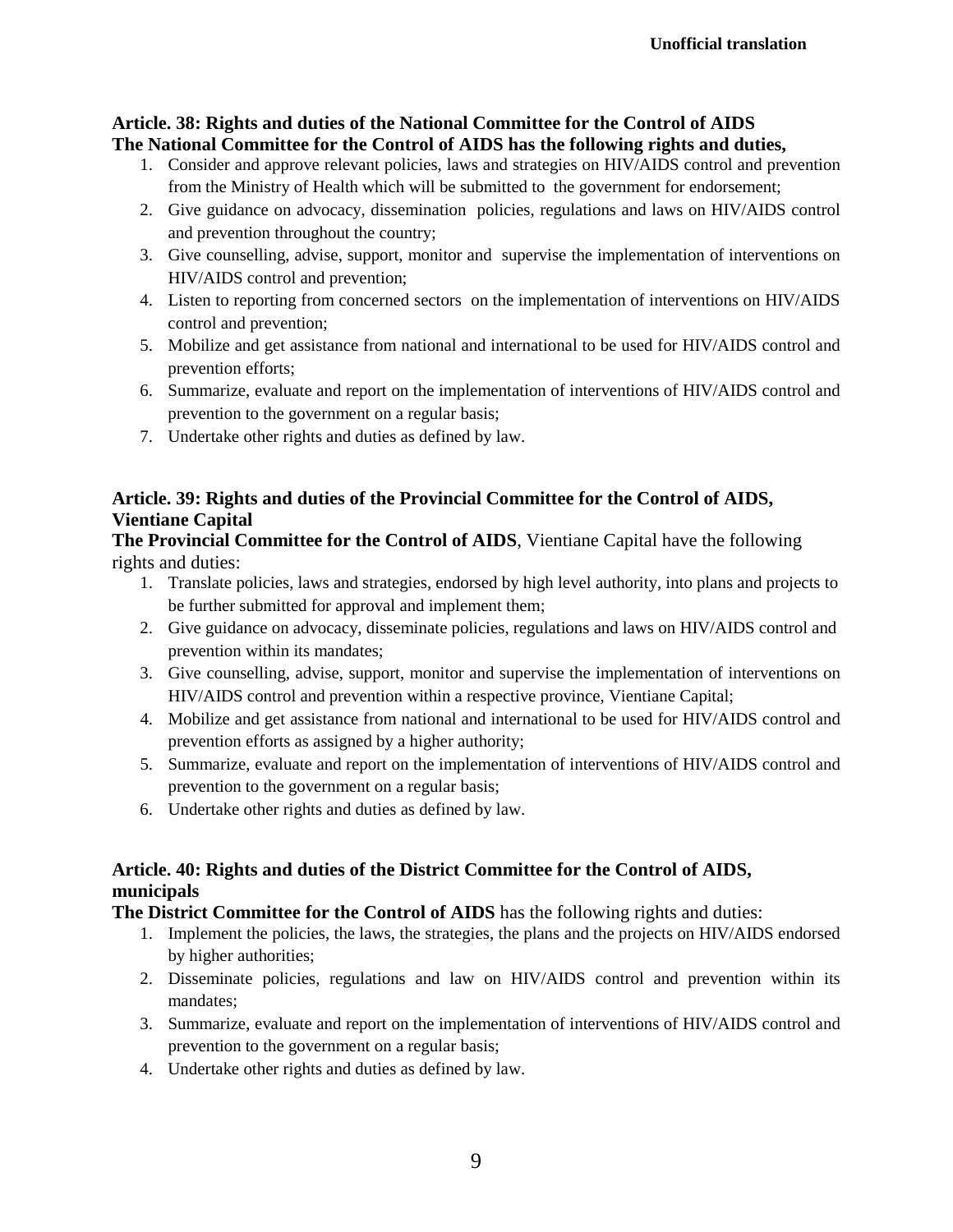# **Section 2 Responsibilities of the Government**

### **Article. 41: Responsibilities of the Government**

The Government has set up rules and regulations on HIV/AIDS management, supervision, control and prevention, treatment, care and support for people living with HIV/AIDS and affected people, and allocates budget, provides vehicles, equipment and human resources to undertake the mentioned tasks.

### **Article. 42: Responsibilities of sectors**

Concerned sectors, in particular Education, Information and Culture, Labour and Social Welfare, Public Works and Transport, Defence and Public Security, Tourism, Lao Red-Cross, Public Prosecutor's Office, People's Court, Lao Front for National Construction, and Mass Organizations have the duties to supervise, support and monitor on HIV/AIDS control and prevention efforts according to their respective mandates and in collaboration with the Health Sector or Committees for the Control of AIDS.

Concerned sectors have to set up their focal points to implement on HIV/AIDS control and prevention interventions.

## **Section 3**

# **Responsibilities of societies, communities, families and individuals**

## **Article. 43: Responsibilities of societies and communities**

Societies and communities collaborate with concerned sectors in relation to HIV/AIDS control and prevention through advocacy, dissemination of relevant materials, mobilization and raising awareness among people of different communities to be aware of harms caused by HIV/AIDS, to avoid risks or factors leading to HIV infection, share information with concerned institutions, provide support and care for people living with HIV/AIDS and affected people without discrimination and stigmatization.

### **Article. 44: Responsibilities of families**

Families have direct responsibilities in educating their family members on the harms caused by HIV/AIDS, and raise awareness to avoid risk behaviour for HIV infection.

Families are to provide moral support, giving care and aid for the treatment for their family members with HIV/AIDS without stigmatization and discrimination.

### **Article. 45: Responsibilities of individuals**

Individuals regardless of age and gender residing in Lao PDR should actively participate in HIV/AIDS control and prevention, avoiding risk behaviour for HIV infection, getting blood test on the voluntary basis for HIV and in case of positive blood test; they should promptly seek for treatment and not further infect other people.

Those who are at risk of HIV infection through their occupations should strictly observe preventive measures according to principles, regulations, approaches and measures on HIV/AIDS prevention.

## **Article. 46: Responsibilities of people living with HIV and AIDS**

People living with HIV and AIDS should adhere for their treatment and report on their health status to concerned authorities, and strictly follow advises and instructions from medical personnel on their treatment and care.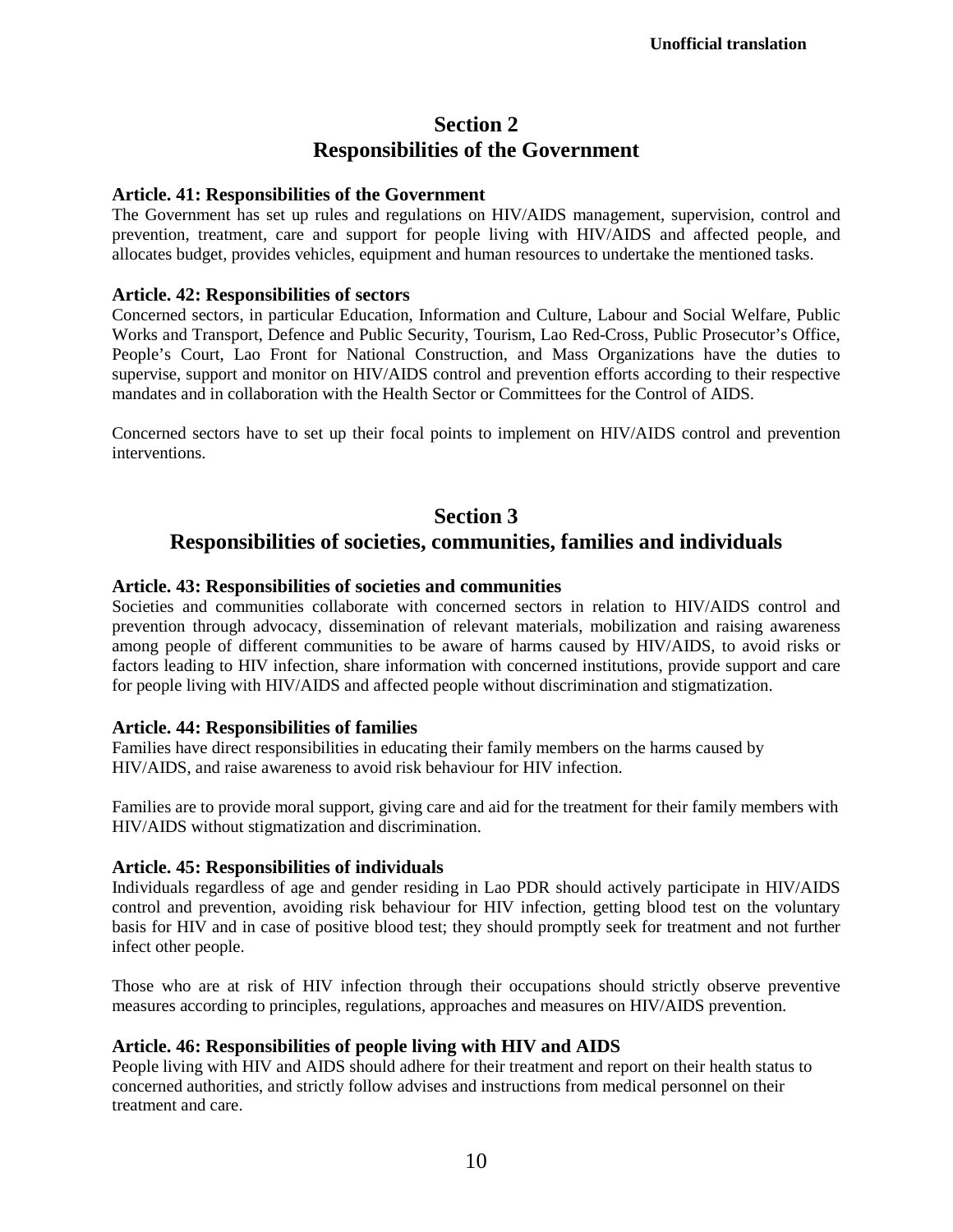In addition, people living with HIV and AIDS have the following rights and duties:

- 1. Rights to the protection from the government regarding to employment, education, and are entitled for other rights like other people;
- 2. Participate in HIV/AIDS control and prevention by providing advisory and counselling services to other people living with HIV and AIDS and other people especially among risk and vulnerable populations;
- 3. Avoid behaviour that transmitting HIV infection to other people.

# **Part VII HIV/AIDS Control and Prevention Fund**

## **Article. 47: Funding**

The Government encourages for establishment of HIV/AIDS support funds at different level with the agreement of the health sector in order to fund AIDS awareness raising, treatment and care and support for people living with HIV and AIDS.

## **Article. 48: Sources of Funding**

Sources of funding for HIV/AIDS control and prevention are from:

- 1. The Government's budget;
- 2. Contributions from individuals, local and foreign organizations in Lao PDR;
- 3. Assistance from international organizations and foreign countries;
- 4. Income generating activities such as sports competition, performances, etc.

## **Article. 49: Management and the use of funds**

The management and the use of HIV/AIDS funds should be conformed to National regulations on fund management.

# **Part VIII Prohibitions**

## **Article. 50: Prohibitions for people living with HIV and AIDS**

People living with HIV and AIDS are prohibited to perform the following actions:

- 1. Transmit HIV infection to other people by all means;
- 2. Donate blood, tissues and organs;
- 3. Bribing officials or authorities responsible for HIV/AIDS control and prevention;
- 4. Not following advises and instructions from medical personnel on HIV/AIDS control and prevention;
- 5. Engaging in any actions prohibited by relevant regulations and laws.

## **Article.51: Prohibitions for health service providers**

Health service providers are prohibited from the following actions: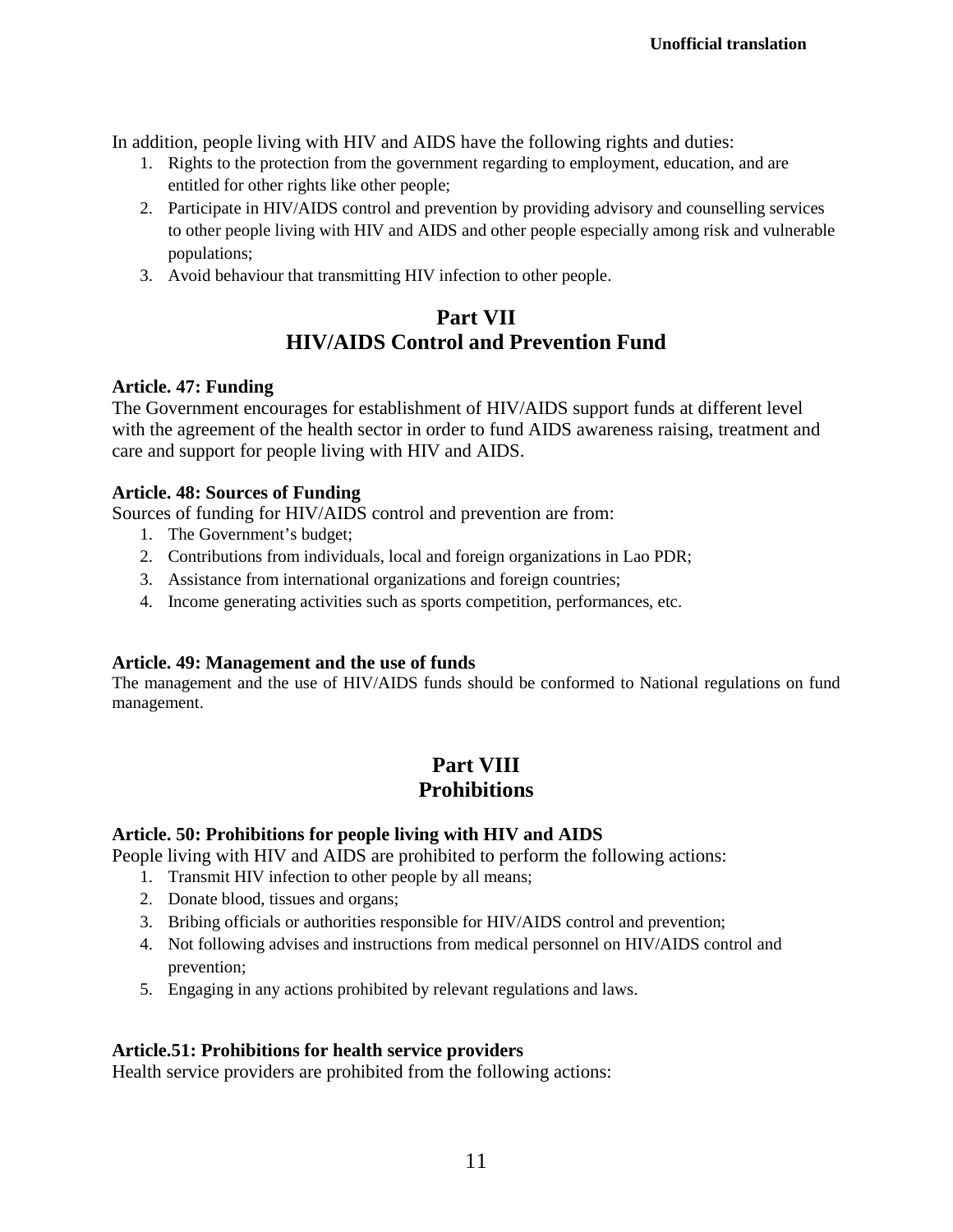- 1. Take blood test for HIV without a consent from the concerned individual with an exceptional cases requested by law;
- 2. Inform or report positive blood test result if no confirmation is validated;
- 3. Disclose the HIV/AIDS status of people living with HIV/AIDS, unless required by law;
- 4. Give blood transfusion to a patient without blood screening for HIV;
- 5. Deny to provide treatment, care and support to people living with HIV/AIDS;
- 6. Use unsafe medical equipment for treating a patient;
- 7. Forge, withhold documents on HIV/AIDS;
- 8. Take opportunities on his/her position for taking bribes for himself/herself or on behalf of others;
- 9. Engage in any actions prohibited by relevant regulations and laws.

## **Article. 52: Prohibitions for individuals and other organizations**

Individuals and other organizations are prohibited from the following actions:

- 1. Obstruct and ignore the duty undertaken by concerned authorities concerning HIV/AIDS control and prevention;
- 2. Promote individual's freedom to spread HIV infection;
- 3. Have a risky behaviour influencing the spread of HIV infection;
- 4. Deny to treat, to provide care and support to people living with HIV/AIDS for whom they are responsible for, while they are able to perform the tasks;
- 5. Take or offer bribes to concerned authorities concerning HIV/AIDS control and prevention;
- 6. Discriminate, stigmatize, look down on, use violence, threaten and say bad things about people living with HIV and AIDS or affected people and health service providers;
- 7. Expel a healthy HIV positive person from his/her jobs or refuse to employ him/her;
- 8. Engage in any actions prohibited by relevant regulations and laws.

# **Part IX Management and Supervision of HIV/AIDS Control and Prevention**

## **Section 1 Management**

### **Article.53: Management body**

The government is responsible for the management of HIV/AIDS control and prevention effort in a centralized and harmonized manner throughout the country by designating MOH coordinate with other sectors and concerned local authorities.

HIV/AIDS control and prevention management bodies consist of:

- 1. Ministry of Health;
- 2. Provincial and Vientiane Capital Department of Health;
- 3. District and Municipal Health Offices.

## **Article. 54: Rights and duties of the Ministry of Health**

By managing HIV/AIDS control and prevention, the Ministry of Health has the following rights and duties: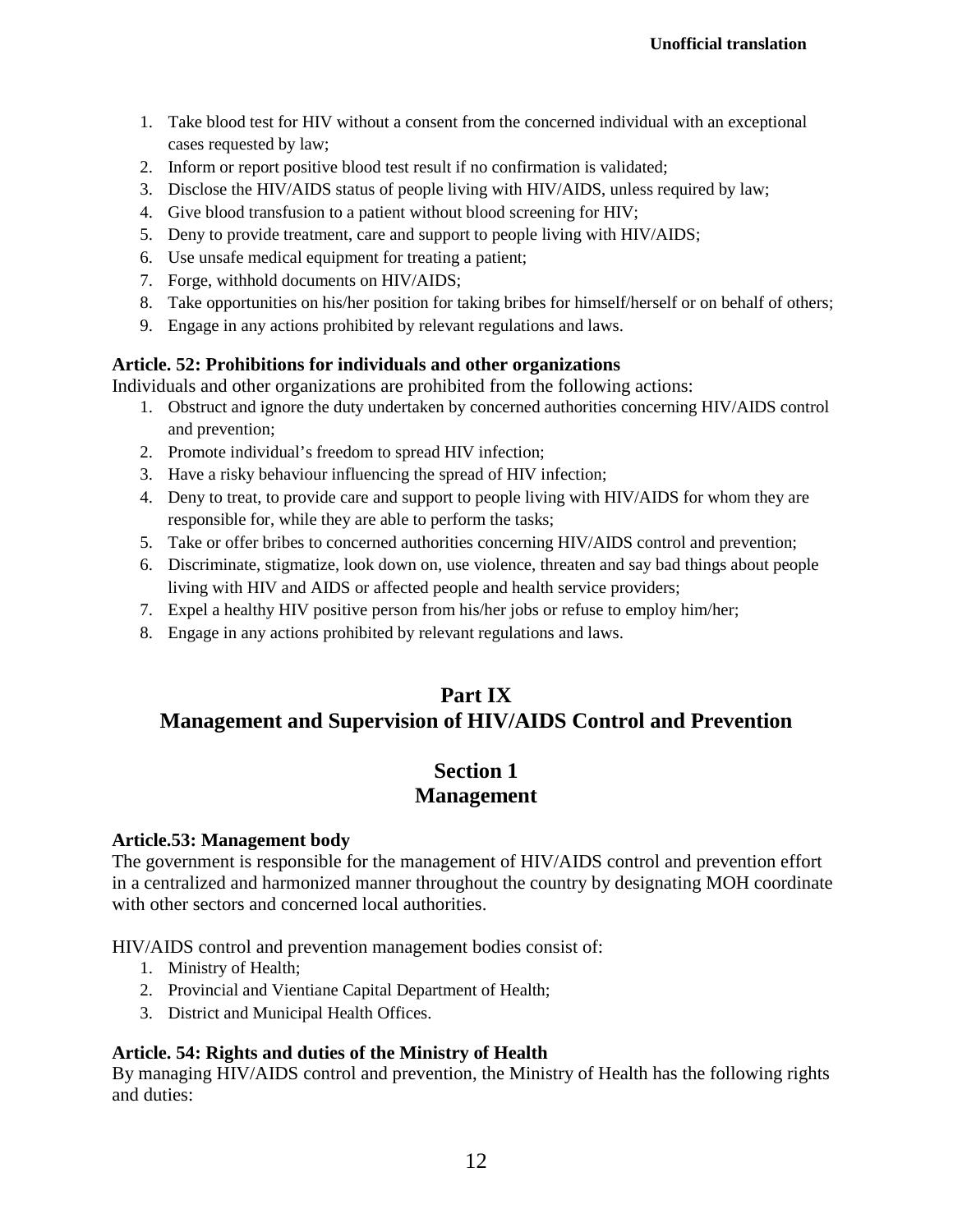- 1. Develop and draft policy, law and strategies on HIV/AIDS control and prevention to be submitted to the government for an endorsement once the National Committee for the Control of AIDS has approved it;
- 2. Translate a policy, law and a strategy on HIV/AIDS control and prevention into detailed plan, program, project including scientific medical research on HIV/AIDS and, supervise implementation;
- 3. Advocate, and disseminate broadly the policy, regulations, law and strategies on HIV/AIDS control and prevention;
- 4. Consider and address any complains from citizens, sectors and other parties with regards to HIV/AIDS control and prevention efforts;
- 5. Train, retrain, and upgrade concerned personnel to be equipped with the right knowledge, skills and ethical professionals;
- 6. Collaborate with other concerned sectors and parties on the implementation of HIV/AIDS control and prevention according to the Ministry's mandates;
- 7. Cooperate with other countries and International Organizations with regards to HIV/AIDS control and prevention;
- 8. Summarize, evaluate, and report on the implementation of HIV/AIDS control and prevention efforts to the National Committee for the Control of AIDS and the government on a regular basis;
- 9. Undertake other rights and duties as stated in the law.

## **Article. 55: Rights and duties of the Provincial and Vientiane Capital Health Departments**

To manage HIV/AIDS control and prevention, Provincial and Vientiane Capital Health Departments have the following rights and duties:

- 1. Translate the already approved policy, law and strategies into its plan, program and projects on HIV/AIDS control and prevention, and effectively implement them;
- 2. Advocate, and disseminate broadly the policy, regulations, law and strategies on HIV/AIDS control and prevention in the Provinces and Vientiane Capital;
- 3. Monitor and supervise HIV/AIDS control and prevention efforts implemented by the Districts and Municipal Health Offices;
- 4. Provide guidance to the treatment and support of people living with HIV/AIDS according to its responsibilities;
- 5. Consider and address complaints from citizens, sectors and other parties with regards to HIV/AIDS control and prevention efforts;
- 6. Collaborate with other concerned sectors and parties on the implementation of HIV/AIDS control and prevention according to its mandates;
- 7. Cooperate with other countries and International Organizations with regards to HIV/AIDS control and prevention as delegated by higher level authorities;
- 8. Summarize, evaluate, and report on the implementation of HIV/AIDS control and prevention efforts to higher level authority on a regular basis;
- 9. Undertake other rights and duties as addressed in the law and as assigned by higher level authority.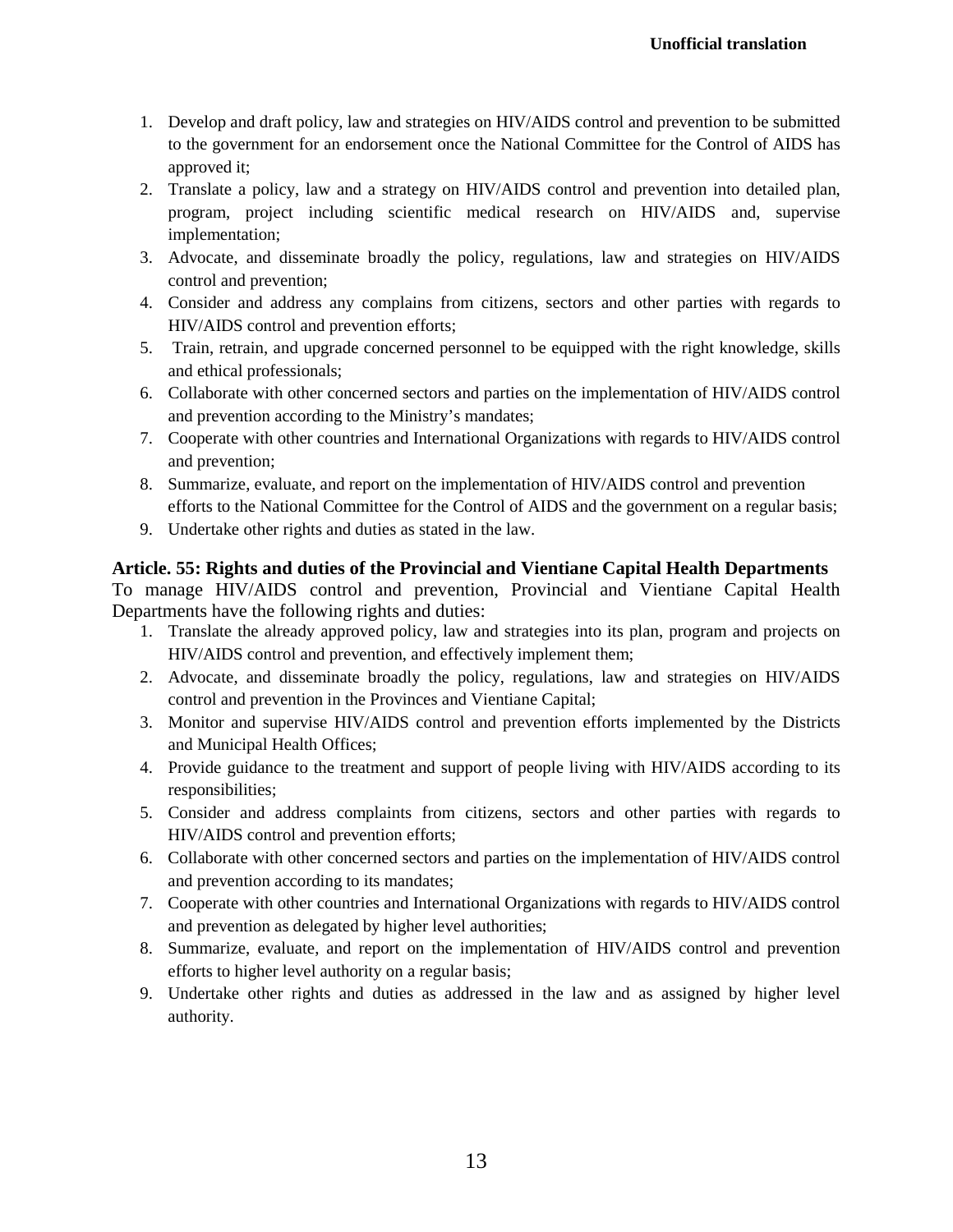## **Article. 56: Rights and duties of the District and Municipal Health Offices**

To manage HIV/AIDS control and prevention, District and Municipal Health Offices have the following rights and duties:

- 1. Implement the set up policy, plan, program, project and legality on HIV/AIDS control and prevention effectively;
- 2. Disseminate relevant regulations and law on HIV/AIDS control and prevention according to its roles and responsibilities;
- 3. Consider and address complaint proposals from citizens, sectors and other parties with regards to HIV/AIDS control and prevention efforts according to its mandates and responsibilities;
- 4. Collaborate with other concerned sectors and parties on the implementation of HIV/AIDS control and prevention within its responsibilities;
- 5. Summarize, evaluate, and report on the implementation of HIV/AIDS control and prevention effort to its higher authority on a regular basis;
- 6. Undertake other rights and duties as addressed in the law and as assigned by higher authorities.

If there is a need to, units can be established at health centres according to the approval of the Ministry of Health in order to support HIV/AIDS control and prevention efforts carried out by the District and Municipal Health Offices.

## **Article. 57: Rights and duties of other sectors**

Other sectors and local authorities have the rights and duties to HIV/AIDS control and prevention according to their mandates and responsibilities as defined in Article 42 of this law.

## **Section 2 Supervision**

### **Article. 58: Supervision body**

The supervision body for HIV/AIDS control and prevention efforts comprises of:

- 1. Internal supervision body which is the same as the management body of HIV/AIDS control and prevention as defined in Article 53 of this law;
- 2. External supervision bodies are the National Assembly, State Inspection Organization, State Audit Organization, and the public and people's voices in the society.

### **Article. 59: Rights and duties of supervision bodies**

Supervision bodies have the following rights and duties,

- 1. Supervise the implementation of policies, regulations, laws, strategies, plans, and projects on HIV/AIDS control and prevention;
- 2. Supervise the implementation results of HIV/AIDS control and prevention measures mainly the advocacy on the harms of HIV/AIDS, the treatment, the care, the support, the non-discrimination and the non-stigmatization for people living with HIV and AIDS;
- 3. Supervise and solve complaint proposal from citizens, sectors and other parties with regards to HIV/AIDS control and prevention;
- 7. Collaborate with other sectors and other concerned parties, from local and international on the supervision and solving problems related to HIV/AIDS control and prevention in accordance with its mandates;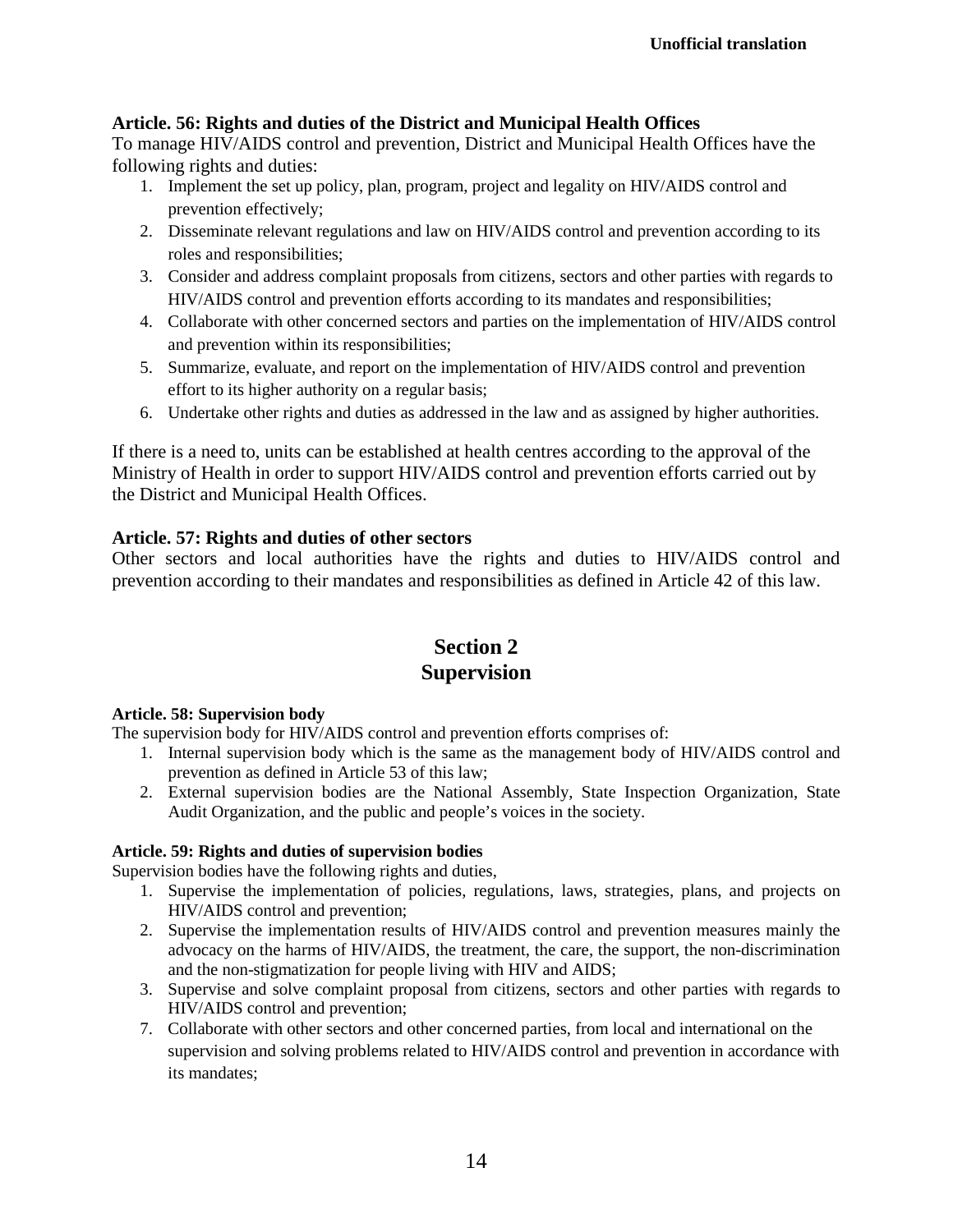- 8. Amend supervision results according to its mandates or submit to a higher authority for consideration;
- 9. Summarize, evaluate, and report on supervision results to a higher authority on a regular basis;

### **Article. 60: Supervision approaches**

Supervision of HIV/AIDS control and prevention has three approaches as the following:

- 1. Supervision on regular basis;
- 2. Supervision with a notice;
- 3. Urgent supervision.

Supervision on regular basis should be scheduled once a year.

Supervision with a notice should be undertaken when there is a need to do so, and should be notified at least 24 hours in advance.

Urgent supervision should be undertaken immediately without any notice.

# **Part X National AIDS Day and Symbol**

### **Article. 61: National AIDS Day**

Lao PDR has adopted the World AIDS Day, Dec  $1<sup>st</sup>$  of each year to be it's the National AIDS Day in order to encourage and mobilize efforts on HIV/AIDS control and prevention through various activities.

### **Article. 62: National AIDS symbol**

Lao PDR has adopted the World AIDS Symbol as the national AIDS symbol, a crossed single red ribbon, which means to care and support for people affected or infected with HIV/AIDS.

## **Part XI REWARDS AND PENALTIES**

#### **Article. 63: Rewards**

Individuals, families or organization who distinguished themselves by their compliance with this law enforcement primarily in the area of prevention, treatment, care, and support for people living with HIV and AIDS, contribution of by means of financial, energy and ideas to HIV/AIDS control and prevention shall be entitled to rewards, lump sum payment or other benefits according to regulations.

#### A**rticle. 64: Penalties**

Individuals, families or organizations that fail to comply with this law may be educated, disciplined, fined, subject to civil compensation or criminal penalty, depending on the seriousness of the facts proven.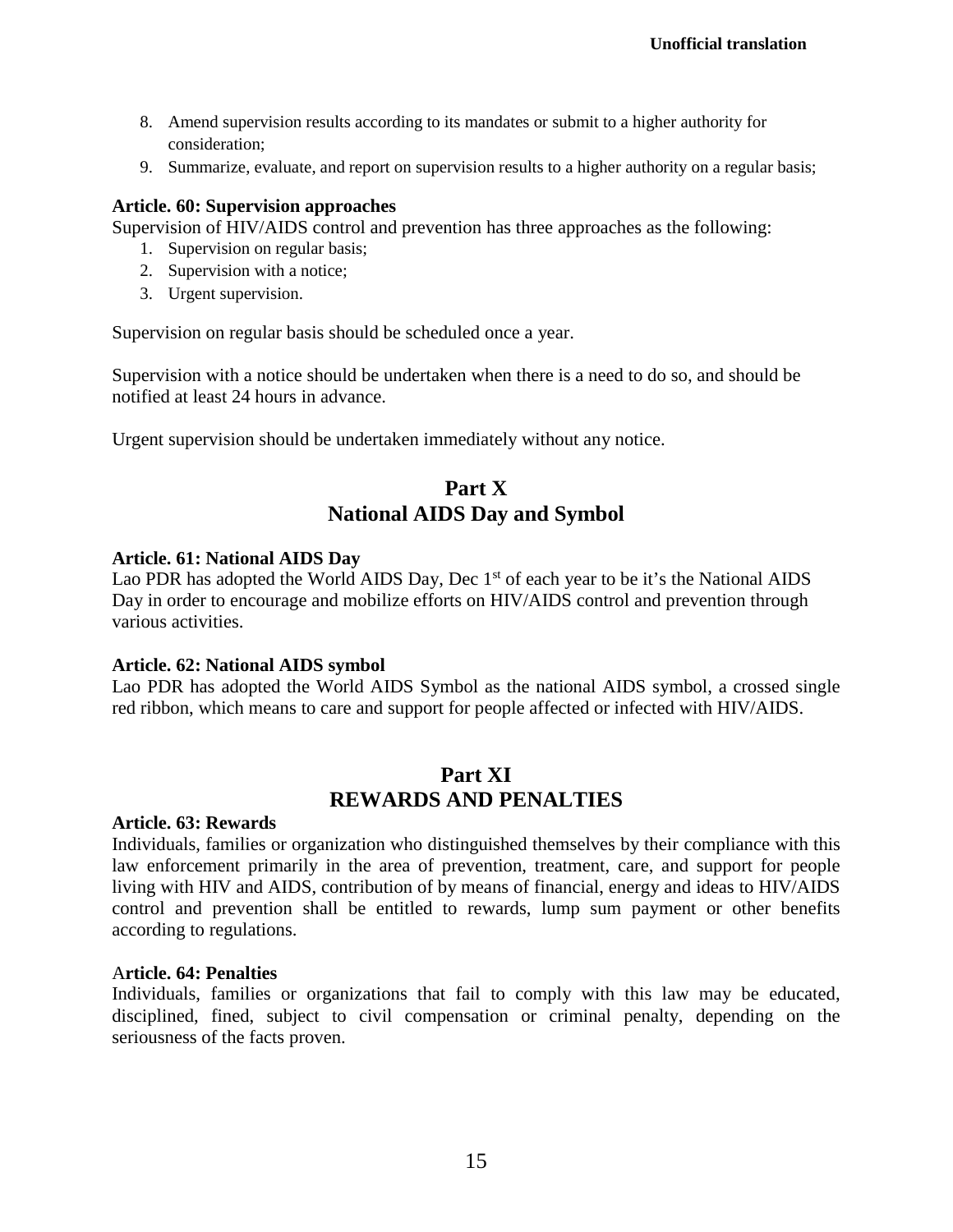## **Article. 65: Education measures**

Individuals, families or organizations who fail to comply with this law mainly on the instructions of medical personnel, discrimination, stigmatization, looking down on people living with HIV and AIDS or affected people, and failure to comply on HIV/AIDS control and prevention efforts should be educated and warned.

## **Article. 66: Disciplinary Measures**

Any official, civil servant or health provider who fail to comply with the law on HIV/AIDS control and prevention mainly in the area of prohibitions, not considered as a criminal offense should be subject to the following disciplinary actions apart from being educated,

- 1. Giving a feed back, a warning and recording in his or her profile;
- 2. Suspending from any promotion, pay raise, and rewards;
- 3. Degrading, or reassigning to another duty with lower position;
- 4. Expelling from the civil service without any benefits.

## **Article. 67: Fined Measures**

Any individual, family or organization have been educated, warned, or received disciplinary actions but still fail to comply this law mainly in the area of prohibitions, not considered as a criminal offense should be subject to a fine on a case by case, based on an identified regulation.

## **Article. 68: Civil Measures**

Any individual, family or organization fail to comply with this law and cause damages to others should be liable for compensation payment mainly in the area of treatment, psychological damage compensations, and work absence, according to relevant laws and regulations.

### **Article. 69: Criminal Measures**

Any individual who fails to comply with this law mainly prohibitions, considered as a criminal offense should be punished according to the penal law.

People living with HIV and AIDS or individuals who intentionally transmit HIV infection to others, such action shall be regarded as a criminal offense and those found guilty shall be imprisoned from five to ten years and fined from LAK 10,000,000 to 50,000,000.

In case an offender transmits HIV infection to others by habits or by organized group, an imprisonment sentence shall be from five to fifteen years and fine shall be from LAK 50,000,000 to 70,000,000.